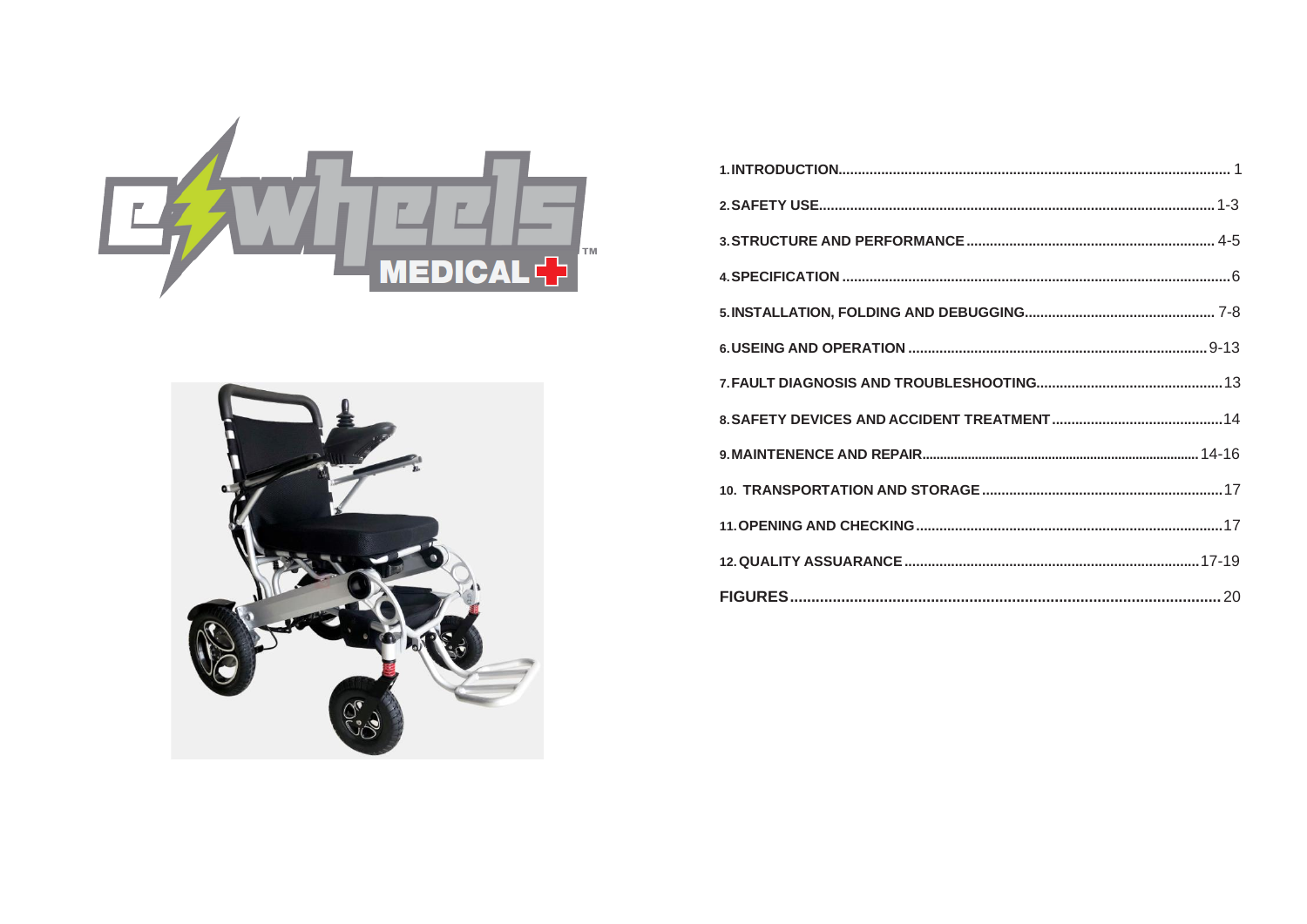Read and follow all instructions, warnings, and notes in this manual before attempting to operate your power wheelchair for the first time. If there is any information in this manual which you do not understand, or if you require additional assistance for assembly or operation, please contact with your authorized local provider.

These symbols below in this manual are used to identify warnings and important information. All of them are very important to your safety. It is strongly recommended that you should read and understand them completely.

# 1. INTRODUCTION

1.1 This product integrates advanced technology with modern style. Especially, its structure for quick dis-assembly and assembly are very convenient for you to store or place at the trunk of your vehicle while traveling. We are certain that the design features, excellent performance and trouble -free operation of this product will ensure your daily life more convenient.

1.2 This product is suitable for all the disabled persons, the elderly and the infirm who have difficulty in walking. The maximum user weight is 300LBS.

1.3 This product is of an outdoor type. It is of Model EW-43.

1.4 This product is suitable for an outdoor use and the flat streets near buildings for a middle distance, but not for the grass, gravel, or slope of more than 10 degrees and motorized roads, rainy or snowy days,either.

# 2.SAFETY USE

2.1 This power wheelchair is energy, non-asepsis, reusable product without chemical substances.

The safe and period of validity for wheelchair on the clinical use not only depends on its structural strength, but also on the user usage and use of the product environment, user habits, whether in accordance with the periodic maintenance, maintenance and other factors .

Our products are valid from the date of production for 7 years.

2.2 Instructions before use

2.2.1 If not completely read and understand the user manual, please do not drive.

2.2.2 The maximum loading capacity is 300LBS,(fig.A)please do not overload driving. And it is single use, please do not carry passengers.

2.2.3 Please do not drive after drunk or too tired.(fig.A)

2.2.4 Do not drive at night or in the case of a unclear line of sight.

2.2.5 Please self-test before driving and refer to the manual section 5.3 "Commissioning" and 6.2.2"Practice before operation " if driving for the first time.

2.2.6 This wheelchair is not waterproof, do not expose in rain and snow as well as drive in rain or snow.(Fig.B)

2.3 Attention during using

2.3.1 This power wheelchair can drive on a good flat surface, do not drive on muddy, rugged, soft, narrow, icy road, bad roads without guardrails or waterway. (Fig.C)

2.3.2 This power wheelchair has the certain ability of groove obstacle , at this time you should reduce the speed and travel slowly.

2.3.3 This power wheelchair has the certain climbing ability, the climbing angle is  $\ge$ 6°, but within 10°.(Fig.D)

2.3.4 Please avoid driving in the crowds, traffic and other places with heavytraffic.

2.3.5 Please ensure that the controller system fix well, joystick is straight and correct. Sit well and promptly fasten protective tape, keep your head as backward as possible and lean against the backrest in case of bumps on the road, which may lose control.

2.3.6 Press the on/off button, firstly check if the current fastest speed setting is appropriate for yourself operating proficiency, or it should be adjusted for safety; We recommend drive slowly at the beginning for every use, and gradually accelerate as well.

2.4(EMI)Electromagnetic Interference

Your wheelchair may be traveling in the areas affected by electromagnetic interference from some radio transmitters such as radio, wireless intercom, mobile phones and radars etc. In these cases, your wheelchair' s driving may be affected by them. Electromagnetic interference may affect the control system of the electric wheelchair. Some disturbances may cause brake failure, automatic start or runaway, and may cause permanent damage to the control system.

2.4.1 Electromagnetic Interference Classification

▪Short-band radio transceiver. These radios have antennas, such as radio waves in the urban bands, walkie-talkies, cell phone network systems and signal transmission devices.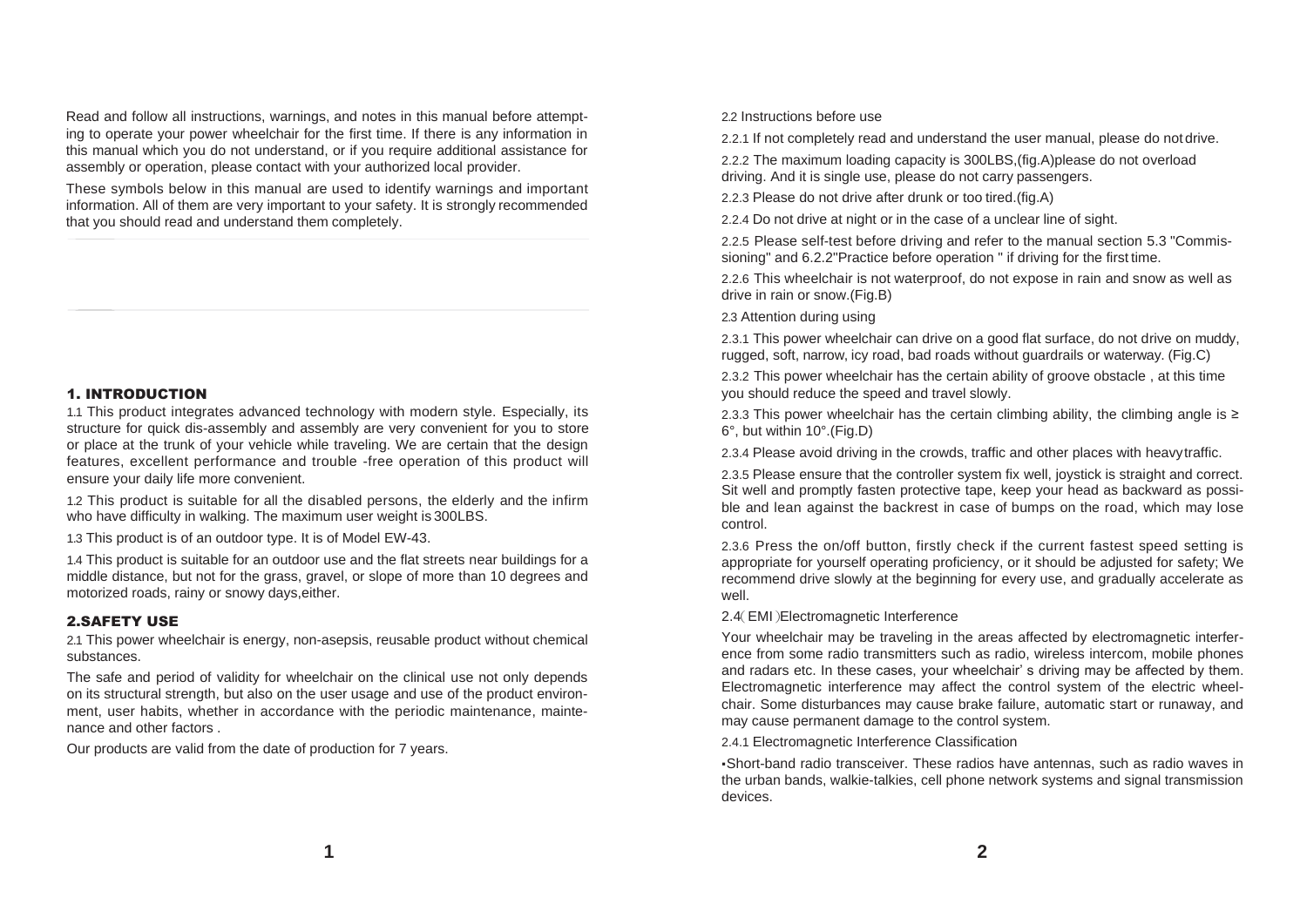▪Medium-band mobile radio transceiver. These are usually installed in the building or outside the vehicle antenna. For example: police, fire, tax, medical ambulance and other radio transceivers.

▪Large band radio transceiver. These are usually installed on the tower in the antenna, such as: commercial radio TV transmission system.

# 3.STRUCTURE AND PERFORMANCE

3.1 This power wheelchair consists of the main parts including the front wheel, drive wheel, frame, joystick, motor with mechanism, armrest, push handle, backrest, seat base, footrest, battery case, and charger,the structure is shown as below.

|                      | Joystick     |
|----------------------|--------------|
| <b>Backrest</b>      | Armrest      |
|                      | Seat base    |
| Frame                |              |
| Drive wheel          | Battery case |
|                      | Footrest     |
|                      |              |
| Motor with mechanism |              |

Front wheel Charger

2.4.2 Prevention of Electromagnetic Interference

●Do not use hand-held radio transceivers when the wheelchair power is turned on, such as mobile phones, radios, etc;

●Avoid close to the radio transmission system, such as radio stations, television stations;

●If the electric wheelchair can not control or brake failure, please contact our company or dealer.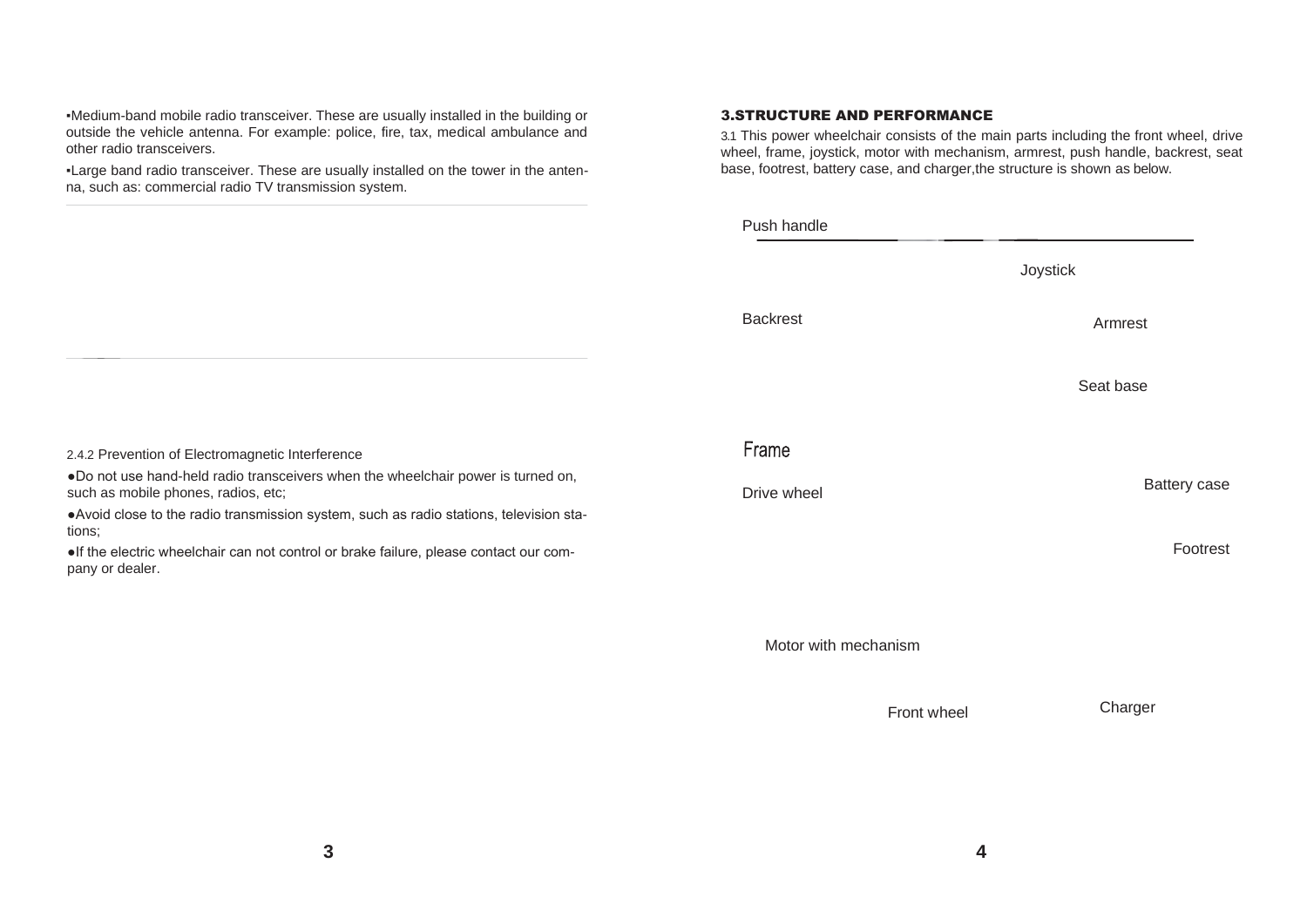3.2 Product Characteristics of the Power Wheelchair

●Classification by anti-shock type: wheelchair is internal power supply;

●Classification according to the degree of anti-shock: wheelchair belongs to the B-type application part;

●Classification according to the degree of protection of the feed: IPXO;

●Safety degree when used in flammable anesthesia mixed with air or flammable narcotic with oxygen or oxidized nitrogen Category: Non-AP or APG equipment;

●By operating mode: continuous operation;

●Rated voltage and frequency of wheelchair: DC 24V;

●Input power of wheelchair: internal power supply equipment;

●Whether the wheelchair has a protective effect on defibrillation effect: No;

●Whether the wheelchair has a signal output and input part: No;

●Permanent installation of equipment or non-permanent installation of equipment: mobile devices.

3.3 ELECTRICAL DIAGRAM OF POWER WHEELCHAIR

RIGHT MOTOR

CONNECTORS FOR RIGHT MOTOR RIGHT BRAKE

GUIDE RAIL TYPE 24V LITHIUM BATTERY

CONNECTORS FOR LEFT MOTOR

LEFT MOTOR

LEFT BRAKE

3.4Product Software REV.

Controller version of Power wheelchair EW-43 is V1.6.

#### 4.SPECIFICATION.

| <b>Weight Capacity</b>                 | 300 lbs                                    |
|----------------------------------------|--------------------------------------------|
| Distance Per Charge                    | 9.7 miles                                  |
| Maximum Speed                          | 3.7 mph                                    |
| Turn Radius                            | 24.5"                                      |
| Unfolded Dimensions (LxWxH)            | 42" x 24.5" x 38.5"                        |
| Folded Dimension (LxWxH)               | 15.5" x 23.5" x 31"                        |
| Weight With Battery                    | 60 lbs                                     |
| Weight Without Battery                 | 56 lbs                                     |
| <b>Battery Weight</b>                  | 4 lbs                                      |
| <b>Incline Ability</b>                 | 6 degrees                                  |
| <b>Front Wheels</b>                    | 8"                                         |
| <b>Rear Wheels</b>                     | 12"                                        |
| Seatback Height                        | 21.5"                                      |
| Seat Width                             | 17.25"                                     |
| Seat Depth                             | 17.5"                                      |
| Seat Type                              | Flat free tires                            |
| Seat Height at Front                   | 19"                                        |
| <b>Footrest To Seat Distance</b>       | 15.75"                                     |
| Joystick                               | Left or right optional                     |
| Armrest Height                         | 8"                                         |
| Armrest Type                           | Folding armrests                           |
| <b>Backrest Angle</b>                  | 10 degrees                                 |
| Ground Clearance                       | 1.5"                                       |
| <b>Braking Distance (Flat Surface)</b> | 59"                                        |
| <b>Static Stability</b>                | 9 degrees                                  |
| <b>Dynamic Stability</b>               | >6 degrees                                 |
| Slope Performance                      | >9 degrees                                 |
| Motor Type                             | x2 200 watt hub motors                     |
| <b>Battery Type</b>                    | 24V, 10AH lithium battery                  |
| Charger Type                           | Offboard 2A charger                        |
| Frame Type                             | Aluminum                                   |
| Drive Type                             | Rear wheel drive                           |
| Seatbelt                               | Yes, included                              |
| Storage                                | Removable bag under seat, back seat pocket |
| Suspension                             | Front shock absorbers                      |

*Note:*

①*The weight capacity is tested with a dummy or personnel of same weight.*

②*Theoretical Travel Ranging is tested on flat road with average speed. It will vary due to drive surface, operation habit,etc.*

Sheet 1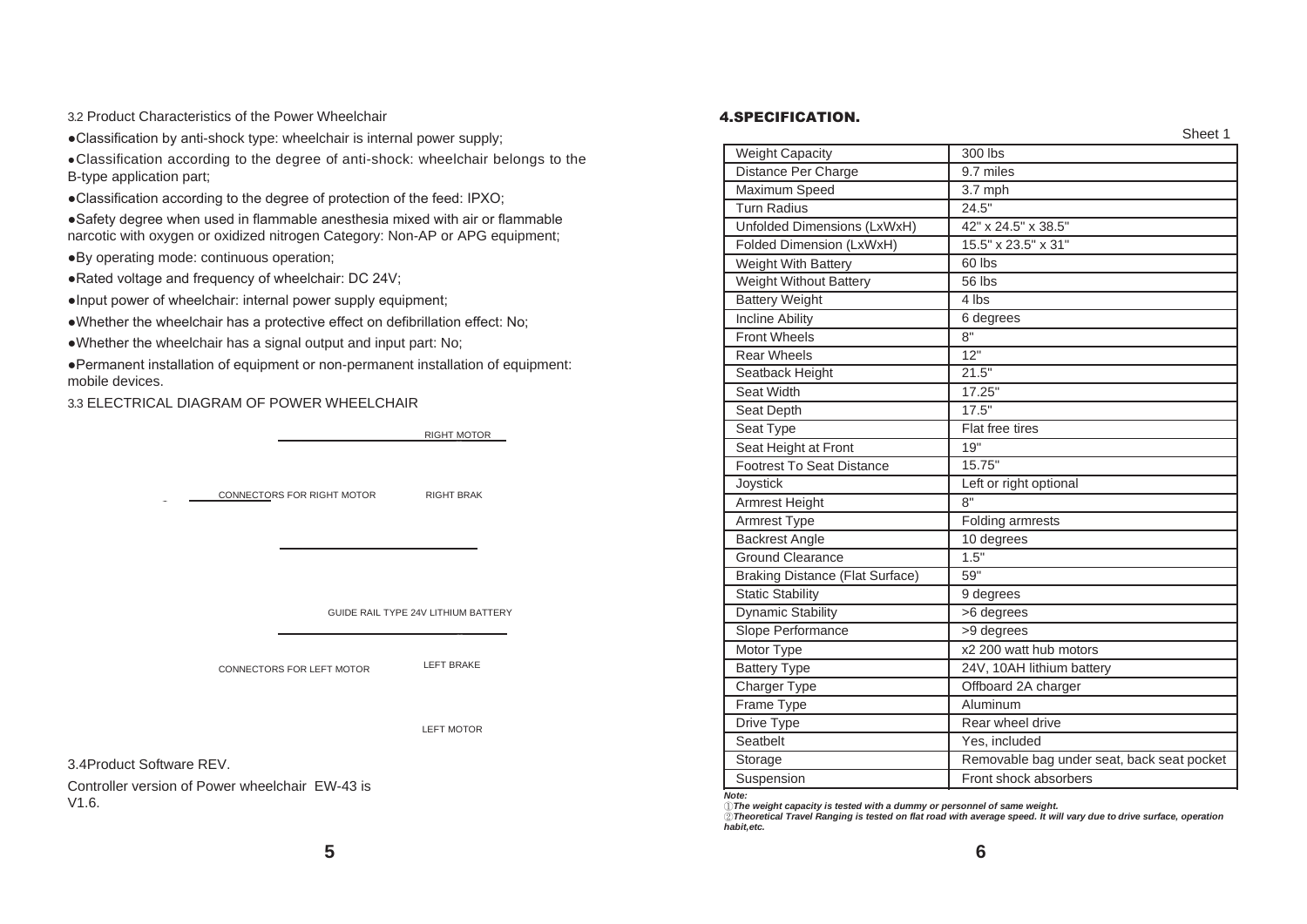# 5.INSTALLATION, FOLDING AND DEBUGGING

5.1Installation

5.1.1 Take out the wheelchair from packing box to the ground, flip up the footrest, then connect the battery by inserting it to the end.(fig.1) Pull it out froward and backward with one hand on the backrest and another on the bottom pole.(fig.2)

5.1.2 Install the joystick on the armrest(fig.3); Tight the knob on the sleeve(fig.4) to fix the joystick.

5.1.3 Press the stop pin of anti-tipper fixture(fig.5), which is at the inside of rear wheel, under the motor. Stretch out the anti-tipper to the limit slot and automatically clip into the third position.

5.1.4 Put the brake lever to electric mode(fig.7) instead of manual mode(fig.8)

5.1.5 Complete the installation by buckling the locker down(fig.9) and then the wheelchair is ready for operation.

5.1.6 The method for taking-out battery(fig.10): Press switch ① by hand, and then pull out the battery easily.

# 5.2Folding

The wheelchair can be folded to reduce the volume for transportation and storage. ①Power off the wheelchair.

②Adjust the brake lever to electric mode, making sure it is not at the manual mode. (fig.8)

③Press down the backrest,pull up the locker(fig.11); fold the wheelchair with one hand pushing the backrest and another hand on the seat tube.(fig.2)

④Flip up the footrest.(fig.12)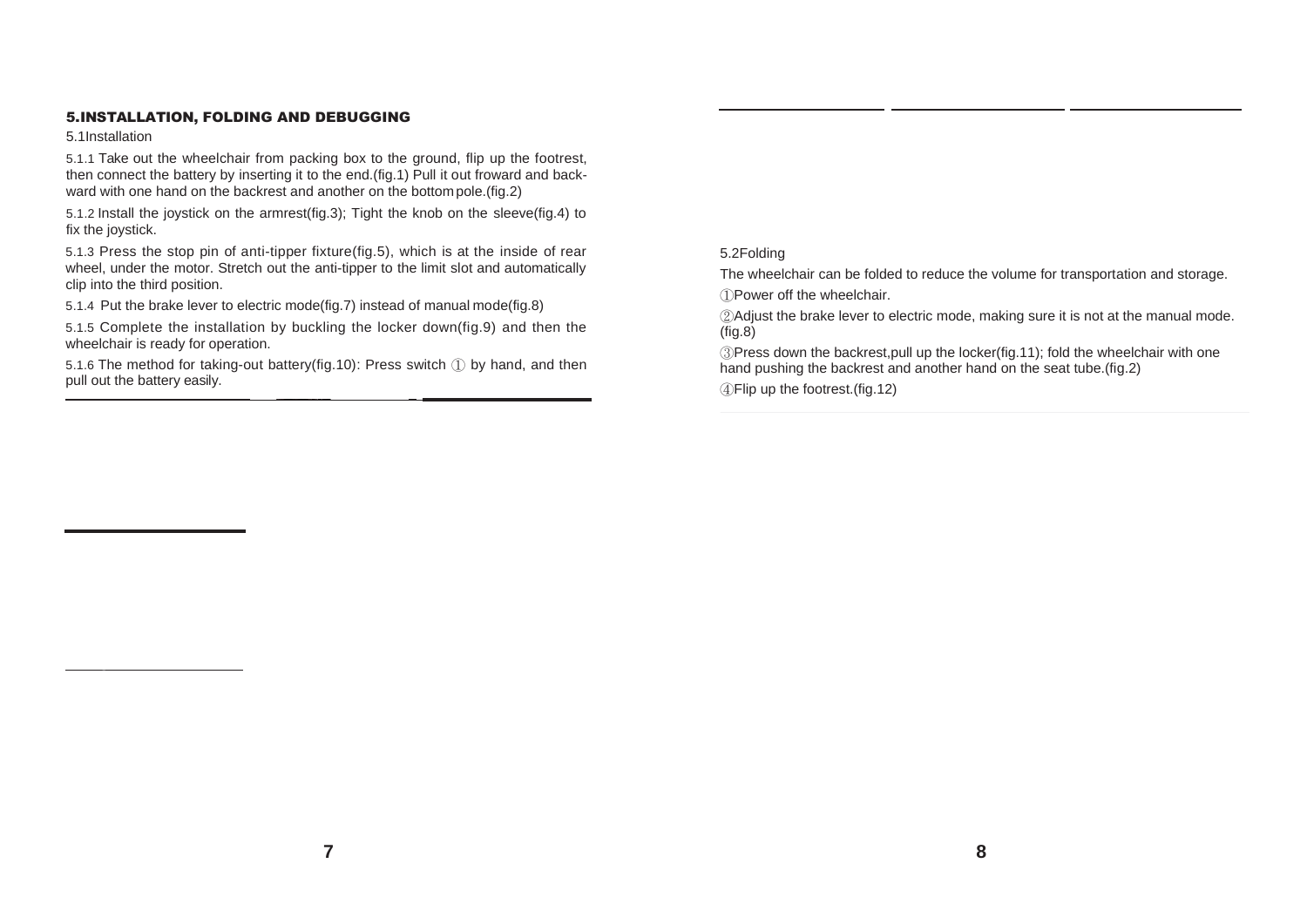# 6.USEING AND OPERATION

#### 6.1Using

6.1.1 Controller: an absolutely necessary electrical device. All electronic components to operate the wheelchair are integrated to the device.Usually, the controller is installed on an armrest, connected together with the motors and batteries to the power box.

●Switch button: Switch button supplies the

power for control system for electronic equipment, then equipment supplies the power for motor of wheelchair. Do not use the switch button to stop the wheelchair unless an emergency situation. Otherwise it may shorten the life Speed indicating light of the wheelchair drive components.

●Joystick: The joystick is mainly used to control the wheelchair' s movement including its speed and direction(forward, backward and left or right etc). The further you push the joystick from its central position, the faster the wheelchair moves. Whenever you release the joystick, it will automatically go back to the center and the brake will be automatically operative to stop the wheelchair.

●Horn button: The horn will sound if you press this button.

●Speed Up/Down Buttons and Speedometer: After turning on the power, the speedometer shows the current maximum speed setting. This maximum speed setting can be adjusted through the speed up button or speed down button by user.

Charger socket on the base Power switch Horn button

Battery indicator

Speed down button



**ا ک ہے** ۔ ک ہے  $\sim$ 

• Charger Socket: It is only used to this wheelchair. Do not use the socket to supply power to any other electrical equipment. Otherwise, it may damage the wheelchair' s control system or its E.M.C performance (Electromagnetic tolerance).



#### 6.1.2 Batteries and Its Usage

Fully charge your new battery prior to its initial use. This brings the battery up to about 90% of its peak performance level; Give the battery another full charge of 5-8 hours and operate your wheelchair again, the batteries will now perform at over 90% of their potential; After four or five charging cycles, the batteries will top off at 100% charge and last for an extended period. Please replace a new battery when the battery failure, and the used battery must be returned to supplier because of environmental pollution.

| <b>Battery specification</b> |                   |
|------------------------------|-------------------|
| ⊺ype                         | Lithium battery   |
| Dimension                    | 12.6"*3.15"*2.56" |
| Voltage                      | 24V               |
| Amperehour                   | 10AH              |
|                              |                   |

#### 6.1.3 Charger Usage

The battery charger is an important part of the wheelchair. The off-board charger attached to this product can charge its batteries quickly and easily to make your wheelchair the best.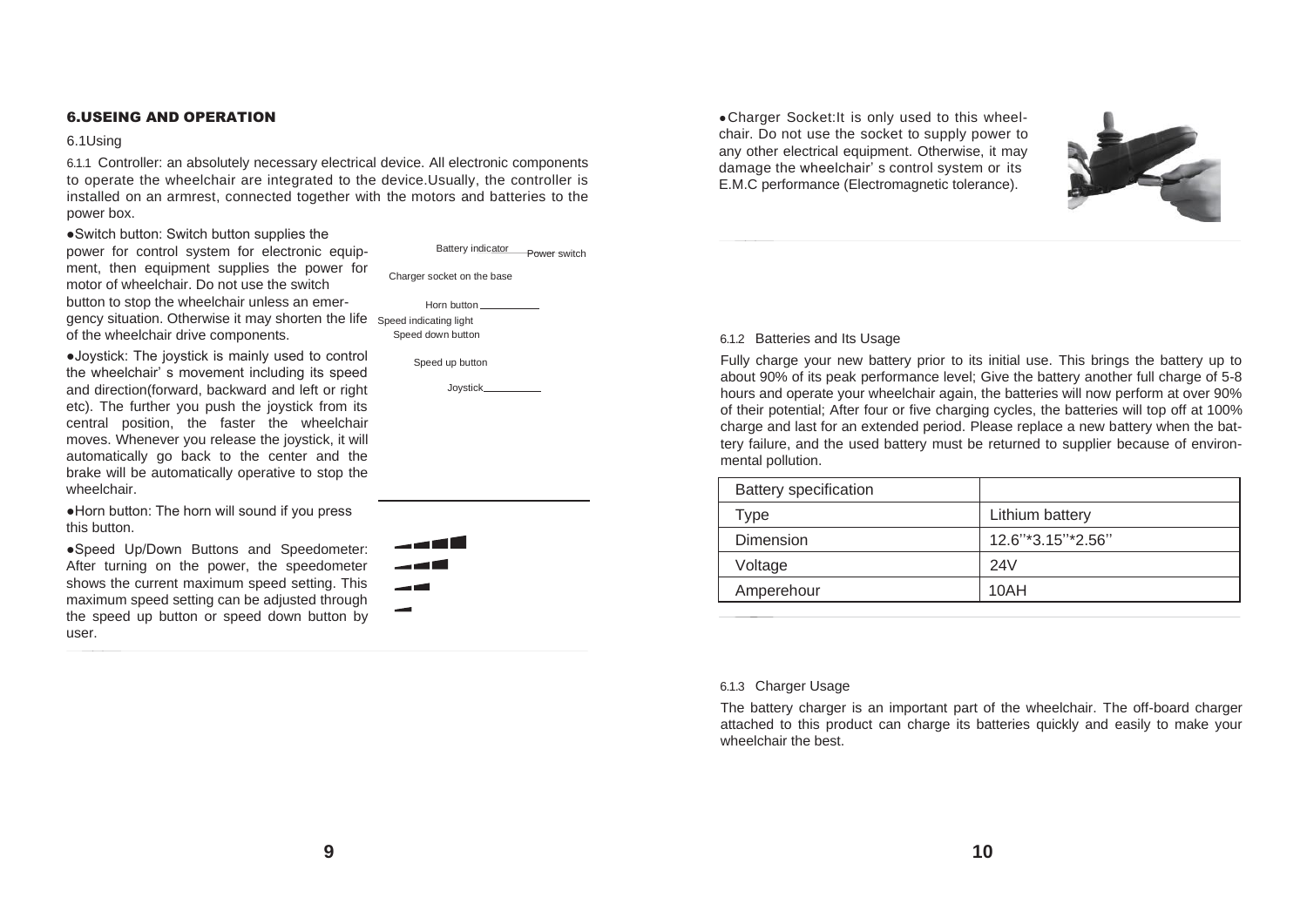Please note below tips when charging:

●Be certain the controller is powered off and the wheelchair is in the electric mode, instead of the manual mode.

• Connect the 3-pin output plug of the charger to the controller. (Fig.14)

●Connect the power plug of the charger to the standard wall outlet.

●The red LED on the charger lights indicating that charging is in progress. The green LED on the charger lights when the batteries are fully charged.

●We recommend you to charge the battery for 5-8 hours.

●Remove the charger and power plug when fully charged, and put them into the bag behind the seat rest.

6.1.4 Safety Belt

For your safety, the safety belt must be fastened before you operate the wheelchair. (fig.13)

#### 6.2 Operation

6.2.1 Preparation before operation

●Do not turn on the power switch when sit on the power wheelchair, and do turn off the power switch when get off from the wheelchair.

●Please fold the pedal first then hold the armrest to sit on the wheelchair; Do not get off the wheelchair by stepping on the pedal. Otherwise the wheelchair maybe turned over, which is dangerous.

6.2.2 Practice before operation

●Find a spacious place like square and have an assistant to help you practice until you have enough confidence to operate it.

●Be certain to shut down the power when up and down the wheelchair, and set a speed you need through speed adjustment button.

●We recommend you set the lowest speed until you can operate the electric wheelchair skillfully. (fig.a)

●To practice the stop operation, forward and backward. Push the handle, the wheelchair move to anywhere you want.(fig.b)

●Firstly, ensure that it is the lowest speed when practice forward operation. After Skilled, you can practice "S" shaped turn. After you are familiar with "S" shaped turn, to practice backward operation, and pay attention to the speed control setting. And the backward speed should lower than forward speed.(fig.c)



#### 6.1.5 Overload and Undervoltage Protector

The overload and undervoltage protector is set for the wheelchair' s safety, and implement the protection function through the on-off of the protective board installed inside the lithium battery. Once motors overload or undervoltage, it will trip to cut off the power to prevent the motors and electric components from damage. The protector function could be recovered by charging the wheelchair or reconnect the batteries.(fig.14)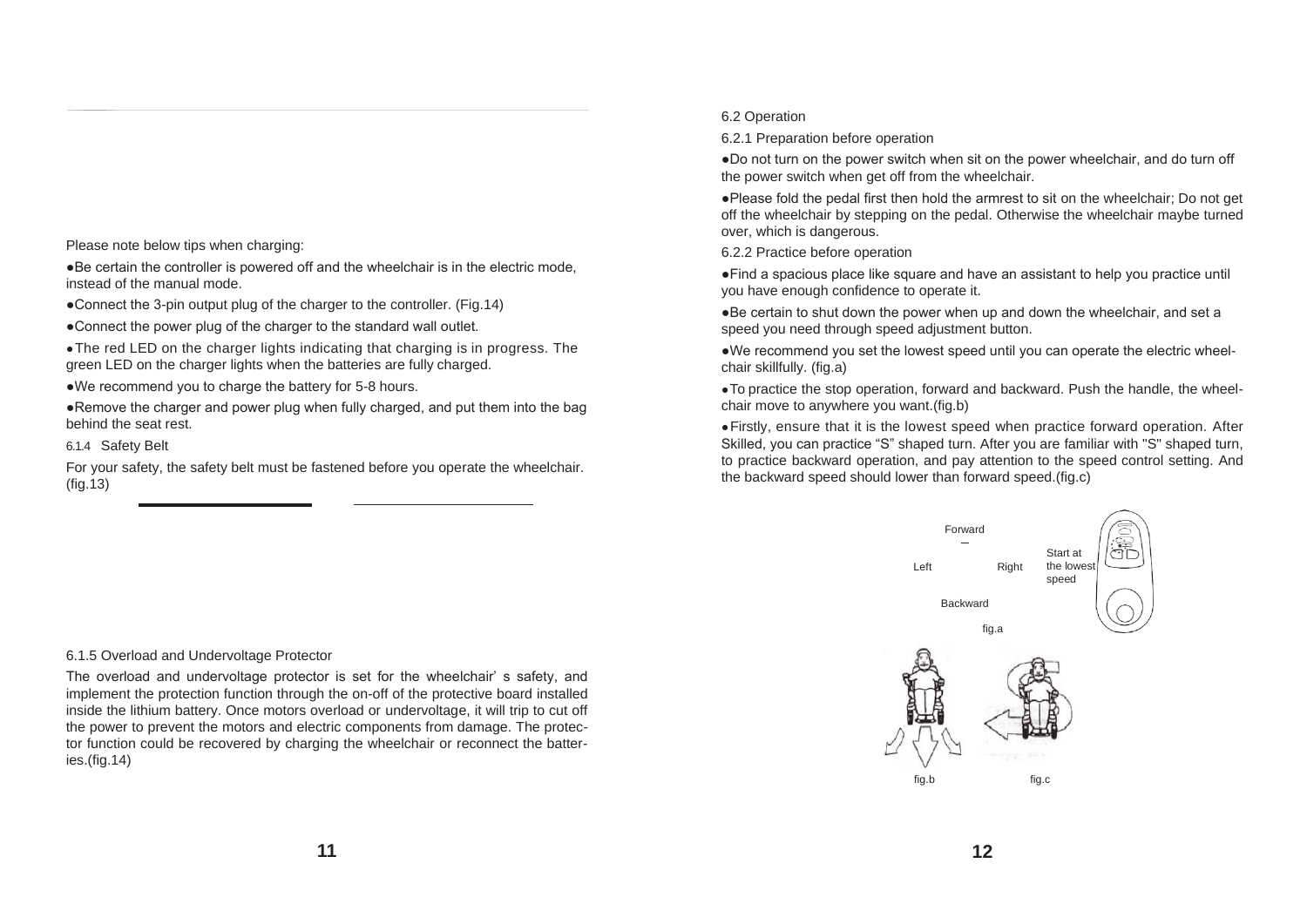# 6.2.3 Operation Please do it according to precautions operation.

# 7.FAULT DIAGNOSIS AND TROUBLESHOOTING

For your convenience of operation, this product has an automatic fault warning function. Once the wheelchair system malfunctions, the LEDs on the controller will flash with alarm sounded by the horn. You can find where a fault is according to information in Table 8.

If the fault still exists after checking based on table 8, Please consult your service agent immediately. Table 8

| LED display        | <b>Fault Diagnosis</b>              | Troubleshooting                                                                 | Remark |
|--------------------|-------------------------------------|---------------------------------------------------------------------------------|--------|
| 1 LED lamp flashes | Low voltage,<br>undervoltage        | Charging                                                                        |        |
| 2 LED lamp flashes | The left motor<br>failure           | Check the motor and wiring harness                                              |        |
| 3 LED lamp flashes | The left motor<br>failure           | Check if the brake lever at the correction<br>position, if the brake is damaged |        |
| 4 LED lamp flashes | The right motor<br>failure          | Check if the brake lever at the correction<br>position, if the brake is damaged |        |
| 5 LED lamp flashes | The right motor<br>failure          | Check if the brake lever at the correction<br>position, if the brake is damaged |        |
| 6 LED lamp flashes | Overcurrent of<br>controller        | Check if the brake is disengaged, if the<br>wheel is locked-rotor               |        |
| 7 LED lamp flashes | Failure of the<br>joystick          | Check if the joystick is in the center                                          |        |
| 8 LED lamp flashes | Failure of the<br>controller itself | Controller fault                                                                |        |

#### 8.SAFETY DEVICES AND ACCIDENT TREATMENT

8.1 Safety belt: Refer to instruction manual 6.1.4

8.2 Overload Protector: Refer to instruction manual 6.1.5

8.3 Please release the joystick whenever there is a wheelchair fault , the wheelchair will be stopped.

# 9.MAINTENENCE AND REPAIR

#### 9.1 Maintenance

Like other motorized vehicle, your power wheelchair also requires routine maintenance. Some checks can be performed by yourself, others you can ask for assistance from your service agent. Preventive maintenance is very important. If you follow the maintenance and checks in this section, your wheelchair will give you years of trouble-free operation. If you have any doubt about your wheelchair' s care or operation, please contact your service agent or our after-sale service dept.

#### 9.1.1 Humidity

Your wheelchair, like most electrical and mechanical equipment, is susceptible to external conditions. In any case, the wheelchair should be avoided damp environment. Direct or prolonged exposure to water or dampness could cause the wheelchair to malfunction electronically and mechanically. Water can cause electrical components and the wheelchair's frame to corrode.

#### 9.1.2 Temperature

●Some parts of your wheelchair are susceptible to temperature.

●In extremely cold temperature, the battery may be frozen. Special temperatures may cause a lot of factors to freeze, like charger type, usage, battery components (such as sealed lead-acid batteries or gel batteries);

●Temperature above 55°may cause your wheelchair decelerate.

9.1.3 General Guidelines

●Avoid beating the controller, especially the joystick.

●Avoid prolonged exposure of your wheelchair to extreme conditions, such as hot, cold or moisture environment.

●Keep the controller clean.

●Check all electric connections, including the cable and connectors of the charger, and ensure that they are all tight and secure.

●If only red LEDs on the Battery Gauge lights, the batteries are nearly running out of charge. You should recharge the batteries as soon as possible. We recommend charging the battery for 5-8 hours.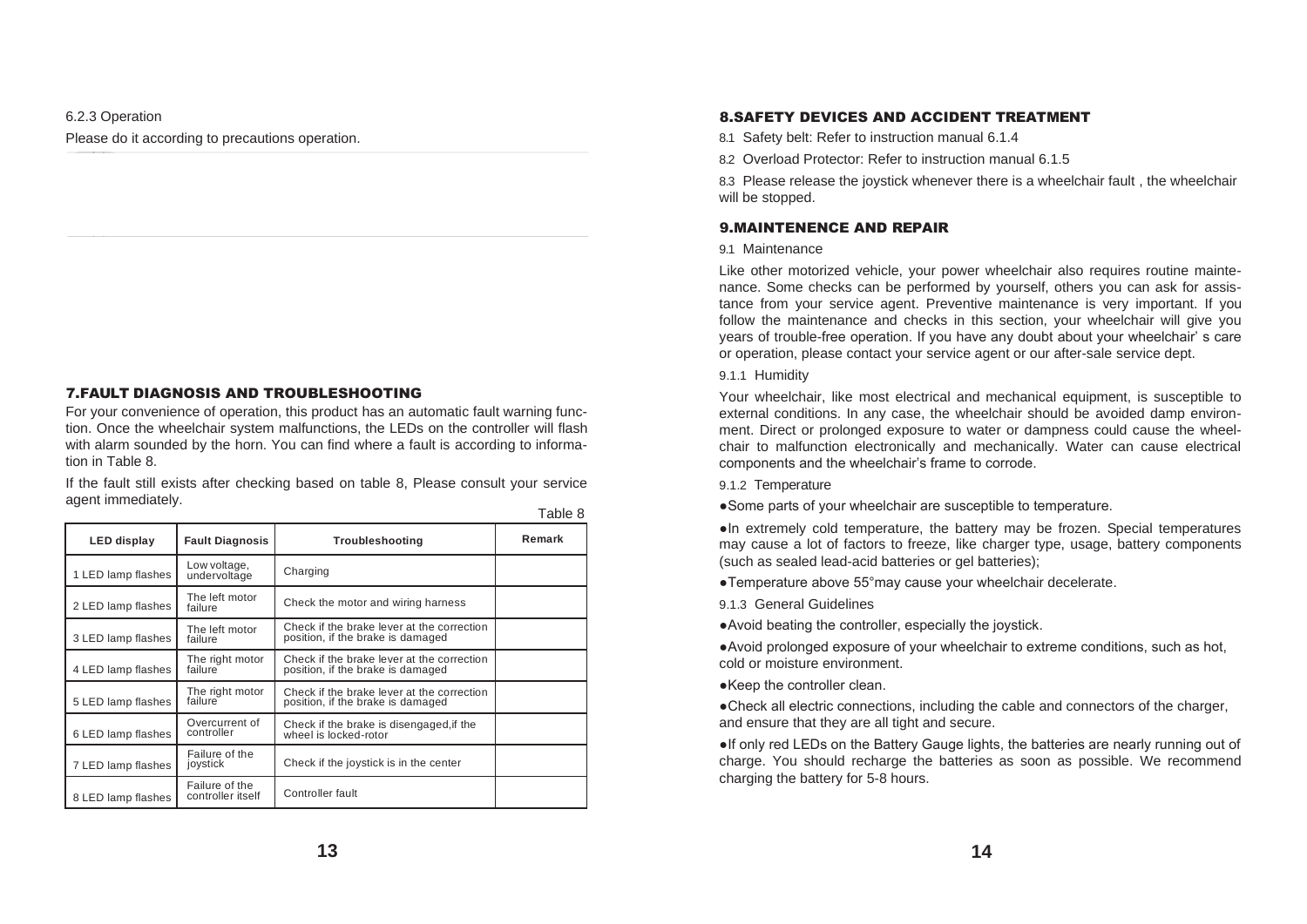●The frame surface has been sprayed with a clear sealant coating. You can apply a light coat of car wax to make the surface keep a high gloss.

●Check all cable connections. Make ensure they are fastened and are not corroded. The battery must be placed in the battery area, flat, the battery plug inward, relative display, refer to the correct connection on the main frame label;

●All wheel bearings are lubricated and sealed. Do not need to lubricate them.

●Check if there is loose phenomenon for wheel hub, drive device, and chair itself, if loose, please screw tightly in time.

9.1.4 Maintenance after use

●Turn off the power(please disconnect all the connectors if not use for long time.)

●Inhibit children or unconscious person to use the wheelchair.

●Store the wheelchair in normal temperature to prevent reformation so that it keeps its performances for long period.

●Clean the wheelchair with a clear and soft cloth and dry it. Never use any chemicals to clean it.(to prevent deformation and discoloration).

●Remove the cloth cover of the seat rest to be washed if it is dirty, and then dry it for use.

#### 9.1.5 Daily Checks

In order to keep the wheelchair in good condition, you should check before each use. And to maintain the weekly, monthly, semi-annual investigation.Refer to table 9 for the inspection item.

|                                             |             |        |         | .           |
|---------------------------------------------|-------------|--------|---------|-------------|
| Inspection Items                            | At any time | Weekly | Monthly | Six monthly |
| Wheel hubs, Driving mechanism and fasteners |             |        |         |             |
| Joystick function                           |             |        |         |             |
| <b>Brake System</b>                         |             |        |         |             |
| Connection                                  |             |        |         |             |
| <b>Battery Condition</b>                    |             |        |         |             |
| <b>Tire Condition</b>                       |             |        |         |             |
| Inflation condition of rear wheels          |             |        |         |             |
| <b>Frame Condition</b>                      |             |        |         |             |
| Motor and actuator condition                |             |        |         |             |
| Front Wheel Condition                       |             |        |         |             |
| Pureness                                    |             |        |         |             |

#### Table 9

#### 9.1.6 Cleaning

Way of cleaning as below.

Clean the wheelchair with dry cloth.



●Never wash your wheelchair with water or expose directly to water.

●Surface of wheelchair frame is coated with a protective coating. Therefore, it is very easy to wipe it clean with a damp cloth. Never use any chemicals to clean the vinylon seat and armrest, as they may cause the latter slip or chapped. You can use a damp cloth and neutral soapy water to clean them, and then dry thoroughly.

9.2 Repairment

9.2.1 Users could repair or replace some spare parts like armrest, push handle cover which could be self-maintained or replaced by users under the instructions of after-sales service staff of our corporation or the dealers'.

9.2.2 Within the warranty, our corporation or the dealers will maintain or replace the faulted spare parts, like motor, battery, charger, controller, bearing, shaft sleeve, etc., due to material or manufacturing defects free of charge.

9.2.3 The spare parts like motor, controller, etc. which are confirmed by the after-sale staff of our corporation or our dealers' to be dissembled could be sent to our corporation or the dealers for maintenance.

9.2.4 Please contact your distributor or the after-sale service dept. of our corporation for any questions regarding the mantainence of power wheelchairs. Please refer to 12.1 Product Warranty.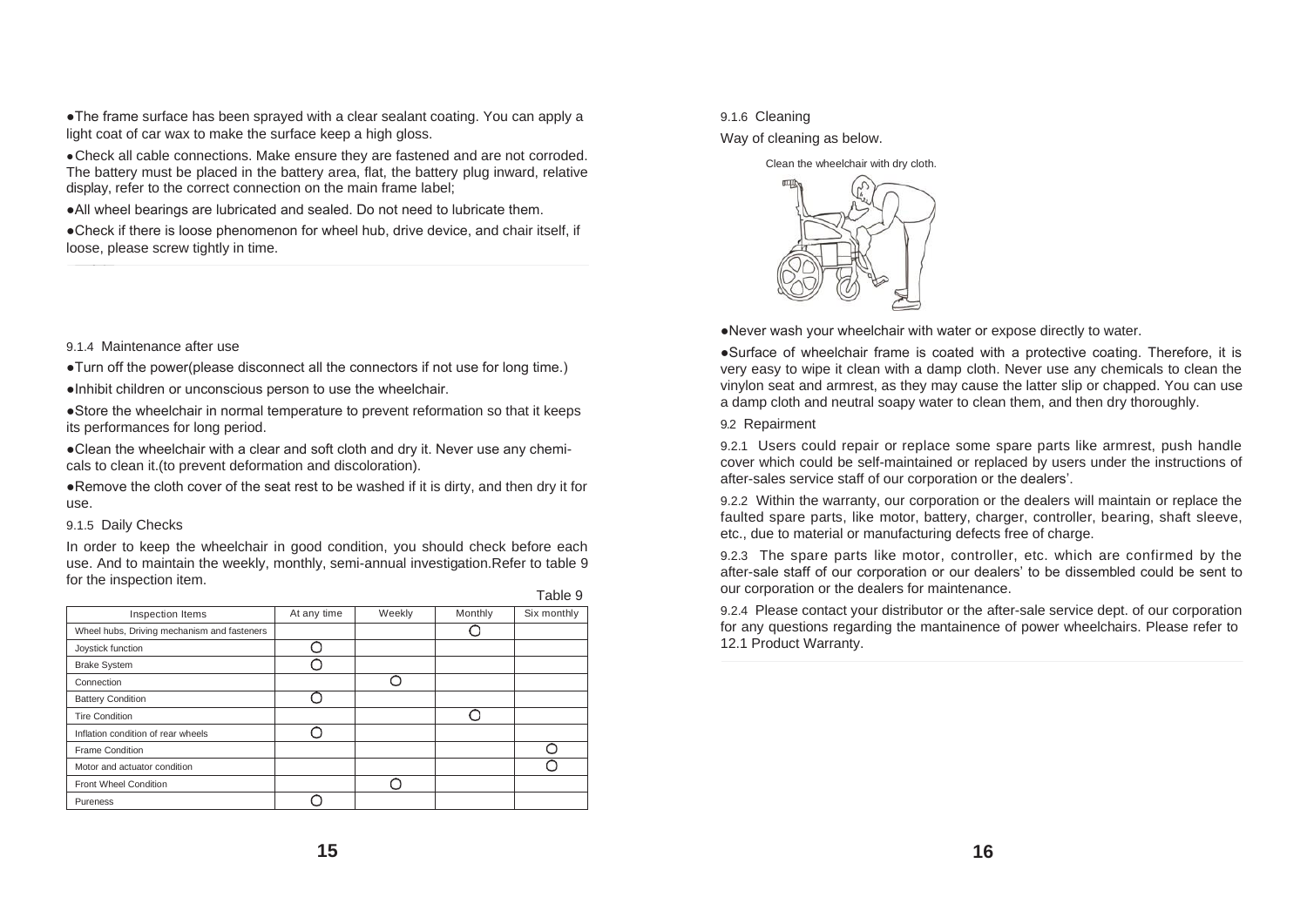# 10. TRANSPORTATION AND STORAGE

10.1 Transportation

You can load and transport according to the shipping marks and graphics. For details, see the attachment.

#### 10.2 Storage

Your wheelchair should be stored in a clean indoor environment with ambient temperature of 0℃-50℃, relative humidity ≤80%, good ventilation and free from corrosive gas. Remove the batteries from the wheelchair prior to storage. Otherwise, the frame may rust and the electronics may be damaged.

# 11.OPENING AND CHECKING

Please check if any parts missed or damaged.

| NO. | Name             | Quantity | Remarks              |
|-----|------------------|----------|----------------------|
|     | Power wheelchair |          | Model:EW-43          |
| 2   | Charger          |          | Model: HP0060W(L2)-M |
| 3   | Manual           |          |                      |
| 4   | Pedal            |          |                      |
| 5   | controller       |          |                      |

# 12.QUALITY ASSUARANCE

12.1 Warranty

12.1.1 5-year warranty for wheelchair fraem

12.1.2 Within 1 year from the purchase date, for the following parts, we will supply free maintenance and/or replace service for original customer after the dealer check there are materials and production defects.

●Electrical control or joystick system

●Motor/Drive System

●Bearing and shaft sleeve

# 12.2Warranty- Medical Scooters

#### Models Included

EW-M33, EW-M34, EW-M35, EW-M39, EW-M40, EW-M41, EW-M43, EW-M45, EW-M47, EW-M49, EW-M50, EW-M81, EW-M82, EW-M83, EW-M91, EW-M92, EW-M93.

#### Three Year Limited Warranty

Three (3) years from the date of purchase on all structural frame components, seat post and frame.

# One Year Limited Warranty

One (1) Year from the date of purchase, if any part or electronic component of the scooter is found upon examination to be defective in material and/or workmanship, it will be replaced at Ewheels discretion.

#### Six Month Warranty

Six (6) Months from the date of purchase on the batteries and charger. Batteries are subject to a stringent wear and tear clause. Any battery faults due to a manufacturing defect will become obvious within the first two months of use. Any gradual deterioration in performance after this period is normal and associated with fair wear and tear, misuse or accidental damage and as such is not covered by the manufacturer's warranty.

# **WARRANTY EXCEPTIONS AND EXCLUSIONS**

#### Service and Labor Costs

Unless previously authorized, service calls and labor costs are NOT included or covered under any warranty. The purchaser is responsible for the delivery to the authorized repair facility. Satisfactory proof of purchase is always required for warranty service. Please contact Ewheels directly for any assistance in locating a service provider or to make a warranty claim.

#### Consumable Items

Consumable items which may need replacing due to normal wear and tear like tires, tubes, lights, chains, upholstery and seating, brakes and brake pads, cables, fuses, buttons, shrouds and covers.

# Damage, Accidental Damage and Misuse

Damaged caused by: battery fluid spillage or leakage, abuse, misuse, accident, negligence, improper operation, excessive loading, maintenance, storage, acts of God, commercial use, or use other than normal, extreme riding, modifications and alterations.

#### Second Hand Owners and Reselling No warranty will be offered or honored for second hand owners. The warranty is

**17 18**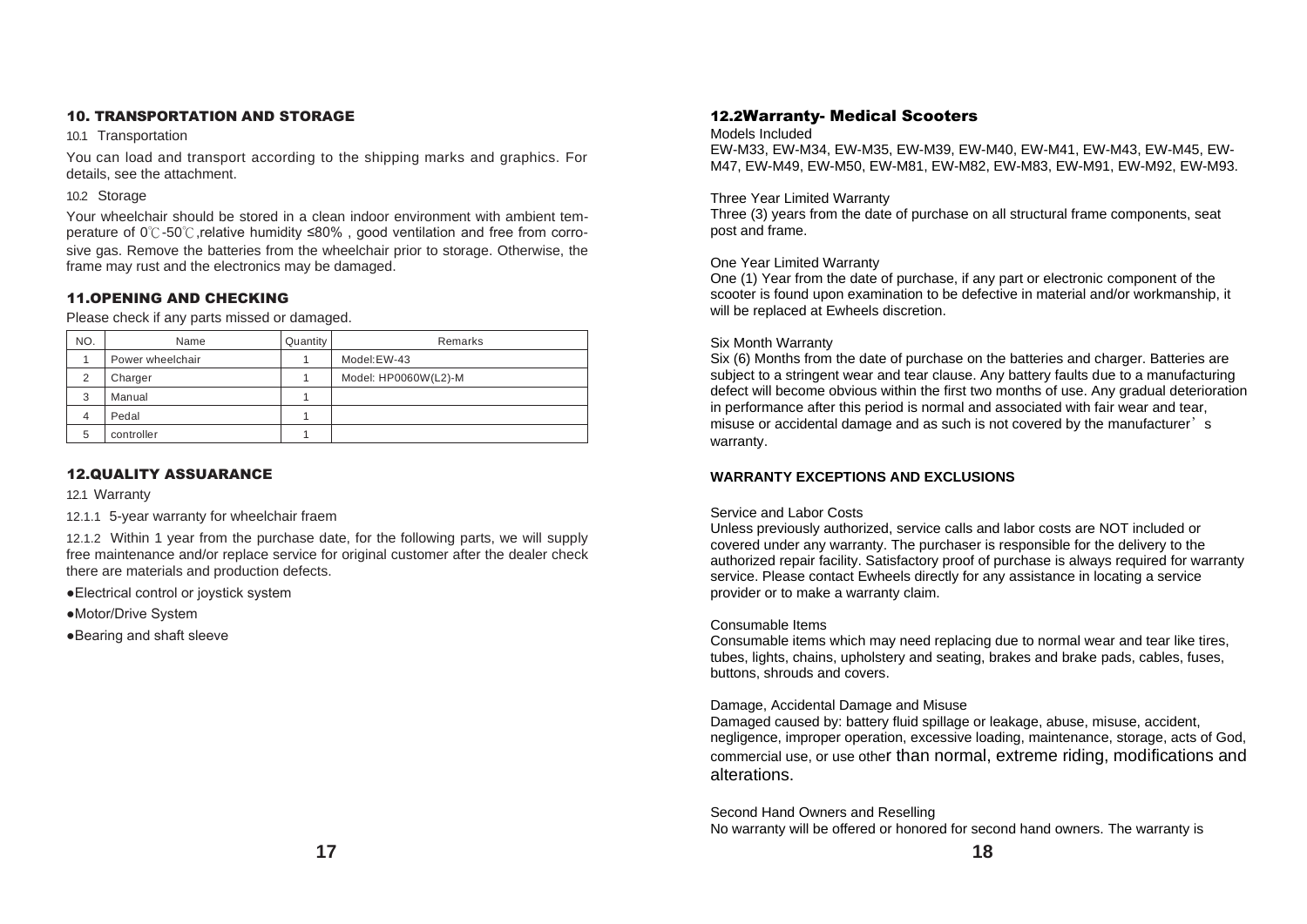exclusively offered to the original purchaser.

# **HOW TO MAKE A WARRANTY CLAIM**

### Initiating A Warranty Claim

To initiate a warranty claim, please contact Ewheels service department by calling 888-571-2845, or by email at "Service@ewheelsdealers.com". Note that before any warranty claims will be fulfilled, satisfactory proof of purchase will be required, and a photo or video of the damaged part must be sent and reviewed by Ewheels.

# Returning Faulty Parts

Do not return faulty parts to Ewheels without prior consent. A request for a return authorization is required prior to returning items. All transportation costs and shipping damage incurred while submitting units and/or parts for repair or replacement are the responsibility of the original purchaser.

# SHIPPING DAMAGE AND SHIPPING POLICIES

#### Shipping Damage

In the event shipping damage occurs, it must be reported and addressed in a timely manner. Shipping damage claims are time sensitive and cannot be delayed. In the event the packaging is extremely damaged and the bike is beyond repair, please refuse the shipment, and contact Ewheels for further steps.

# Shipping – Domestic

When applicable, part costs will be covered under warranty, and all warranty items will be shipped via FedEx Ground. Shipping fees will be at the expense of the purchaser.

# Shipping – International

When applicable, parts will be provided under warranty at no charge, but shipping to any offshore and/or international location will be the responsibility of the original purchaser. International and offshore end-users must contact Ewheels directly to initiate the warranty process.

\*Implied warranties, including those of merchantability and fitness for a particular purpose, are limited to one (1) year from the date of the original purchase and to the extent permitted by law. Any and all implied warranties are excluded. This is the exclusive remedy. Liabilities for consequential damages under any and all warranties are excluded\*